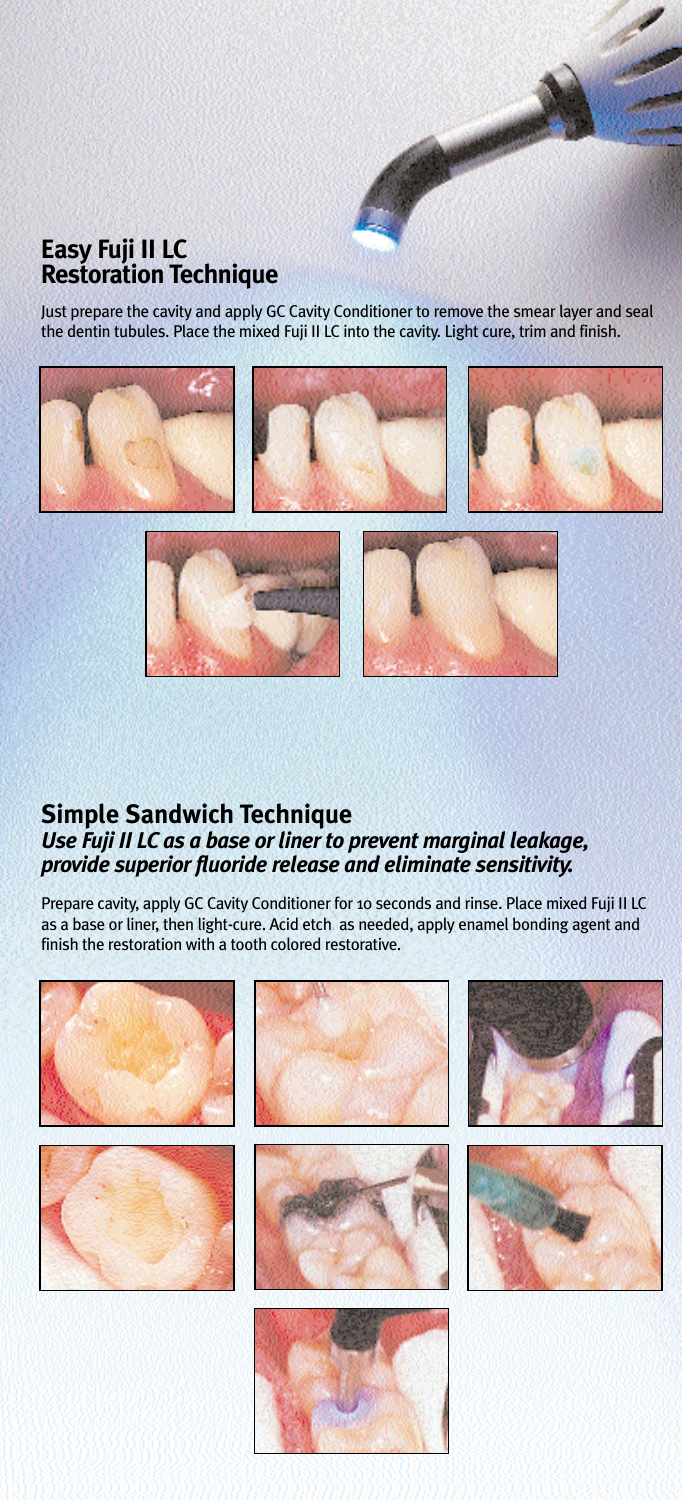

#### **Light-cured Resin Reinforced Glass Ionomer Restorative** *Product Code*

**436400 Fuji II LC 25-Capsule Assorted Package - Light Shades**

Contains: 5 Capsules (0.33g Powder / 0.085ml Liquid) each: A1. A2, A3, B2 and  $C2$ 

#### **436700 Fuji II LC 25-Capsule Assorted Package - Dark Shades**

Contains: 5 Capsules (0.336g Powder / 0.085ml Liquid) each: A3.5, A4, B3, B4 and C4

#### **Fuji II LC 50-Capsule Packages**

Contains: 50 Capsules (0.33g Powder / 0.085ml Liquid) SAME Shade

| <b>000138</b> Shade A1<br><b>000139</b> Shade A2<br><b>000140</b> Shade A3<br><b>000141</b> Shade A3.5 | <b>000142</b> Shade A4<br><b>000143</b> Shade B2<br><b>000144</b> Shade B3<br><b>000145</b> Shade B4 | <b>000146</b> Shade C2<br><b>000147</b> Shade C4 |
|--------------------------------------------------------------------------------------------------------|------------------------------------------------------------------------------------------------------|--------------------------------------------------|
|                                                                                                        |                                                                                                      |                                                  |
|                                                                                                        |                                                                                                      |                                                  |

**435881 Capsule Applier** 

#### **Fuji II LC 1:1 Powder-Liquid Packages**

| Contains: One 15g bottle powder, one 6.8ml liquid, mixing pad and measuring scoop |                          |                        |                        |
|-----------------------------------------------------------------------------------|--------------------------|------------------------|------------------------|
|                                                                                   | <b>000184</b> Shade A1   | <b>000188</b> Shade A4 | <b>000192</b> Shade C2 |
|                                                                                   | <b>000185</b> Shade A2   | <b>000189</b> Shade B2 | <b>000193</b> Shade C4 |
|                                                                                   | <b>000186</b> Shade A3   | <b>000190</b> Shade B3 |                        |
|                                                                                   | <b>000187</b> Shade A3.5 | <b>000191</b> Shade B4 |                        |
|                                                                                   |                          |                        |                        |

#### **Fuji II LC Powder Refill**

Conta

| iins: One 15g bottle powder |                          |                        |                             |
|-----------------------------|--------------------------|------------------------|-----------------------------|
|                             | <b>000195</b> Shade A1   | <b>000199</b> Shade A4 | 000203 Shade C <sub>2</sub> |
|                             | <b>000196</b> Shade A2   | <b>000200</b> Shade B2 | <b>000204</b> Shade C4      |
|                             | <b>000197</b> Shade A3   | <b>000201</b> Shade B3 |                             |
|                             | <b>000198</b> Shade A3.5 | <b>000202</b> Shade B4 |                             |
|                             |                          |                        |                             |

**000206 Fuji II LC Liquid Refill -** Contains: One 6.8ml bottle liquid

**000110 GC Cavity Conditioner -** Contains: One 5.7ml bottle of conditioner

**434291 Glass Ionomer Spatula**

**000181 Fuji II LC CORE Material (Blue Shade)** Contains: One 35g powder, two 5ml bottles of liquid, powder scoop and mixing pad

**000182 FUJI II LC CORE Powder Refill Bottle -** Contains: One 35g bottle powder

**000183 FUJI II LC CORE Liquid Refill Bottle -** Contains: One 5ml bottle liquid

#### **PHYSICAL PROPERTIES<sup>11</sup>**

| Powder to liquid ratio<br><b>Working time</b><br>Light curing set time<br>Depth of cure (A2 shade)<br>Compressive strength $(a\,day)^{10}$<br>Tensile bonding strength $(1 \text{ day})^{10}$<br>- Bovine enamel<br>- Bovine dentin<br>Solubility (%)<br>- Distilled water<br>- 0.001 mol/1 lactic acid | 3.2g/1.0g<br>3 min. 45 sec.<br>20 sec.<br>3.7 <sub>mm</sub><br>242 MPa (10)<br>11.3 MPa (1.8)<br>8.2 MPa (0.9)<br>0.07<br>0.24 | Surface roughness (Rz)<br>Fluoride release ug/cm <sup>2</sup><br>1st dav<br>one week, cumulative<br>6 months, cumulative<br>1 year, cumulative<br>Rechargeable fluoride<br>Radiopacity<br>Biocompatible | $1.3 \text{ um}$<br>48.9<br>9.8, 119.7<br>1.6, 543.0<br>1.5, 806.6<br>Yes<br><b>Yes</b><br><b>Yes</b> |
|---------------------------------------------------------------------------------------------------------------------------------------------------------------------------------------------------------------------------------------------------------------------------------------------------------|--------------------------------------------------------------------------------------------------------------------------------|---------------------------------------------------------------------------------------------------------------------------------------------------------------------------------------------------------|-------------------------------------------------------------------------------------------------------|
|---------------------------------------------------------------------------------------------------------------------------------------------------------------------------------------------------------------------------------------------------------------------------------------------------------|--------------------------------------------------------------------------------------------------------------------------------|---------------------------------------------------------------------------------------------------------------------------------------------------------------------------------------------------------|-------------------------------------------------------------------------------------------------------|

<sup>1</sup> Brackett, et al. 1-year clinical evaluation of Compoglass and Fuji II LC in cervical erosion / abfraction lesions. Am J Dent; 12(3):119-22. <sup>2</sup> Pereira, et al. In vitro secondary caries inhibition around fluoride releasing materials. J Dent 1998; 26(5-6):505-10. 3 <sup>3</sup>Takahashi, et al. Effects of fluoride<br>1998; 77:972. <sup>4</sup> Boghosian, et al. release from glass ionomers on bovine enamel. J Dent Res 1998; 77:972. Clinical evaluation of a resin-modified glass ionomer restorative: 5-year results. J Dent Res 1999;<br>78:285. Sitremer, Herculite XR and Dyract are not trademarks of GC America Inc. Sitra is 78:285. <sup>5</sup> Vitremer, Herculite XR and Dyract are not trademarks of GC America Inc.<br>a trademark of Vita Zahnfabrik. <sup>7</sup> Restorative materials containing fluoride, Council o <sup>7</sup> Restorative materials containing fluoride, Council on Dentalo materials, Instruments and Equipment, JADA, Vol. 116, May 1988 <sup>8</sup> Todo, A, et al, The surface roughness of glass ionomer cement for restorative filling, J Dent 1996; 75:68 <sup>9</sup> Park, SH, The anticariogenic effect of fluoride in primer, bonding agent and composite resin in the cavosurface enamel area, Oper Dent 1997; 22(3):115-20 'º Test mold 3.0 x 7.5 mm<br>'' GC Corp. R&D 'º From published data Clinical photos courtesy of Larry Herwig, D.D.S., " GC Corp. R&D <sup>12</sup> From published data Clinical photos courtesy of Larry Herwig, D.D.S., Scott Dillingham, D.D.S., Dr. Saito, Nels Ewoldsen, D.D.S.,M.S.D. and James Jenkins, D.D.S.



*Advancing the Art and Science of Dentistry* © 2003 GC America Inc., 3737 West 127th St., Alsip, Illinois 60803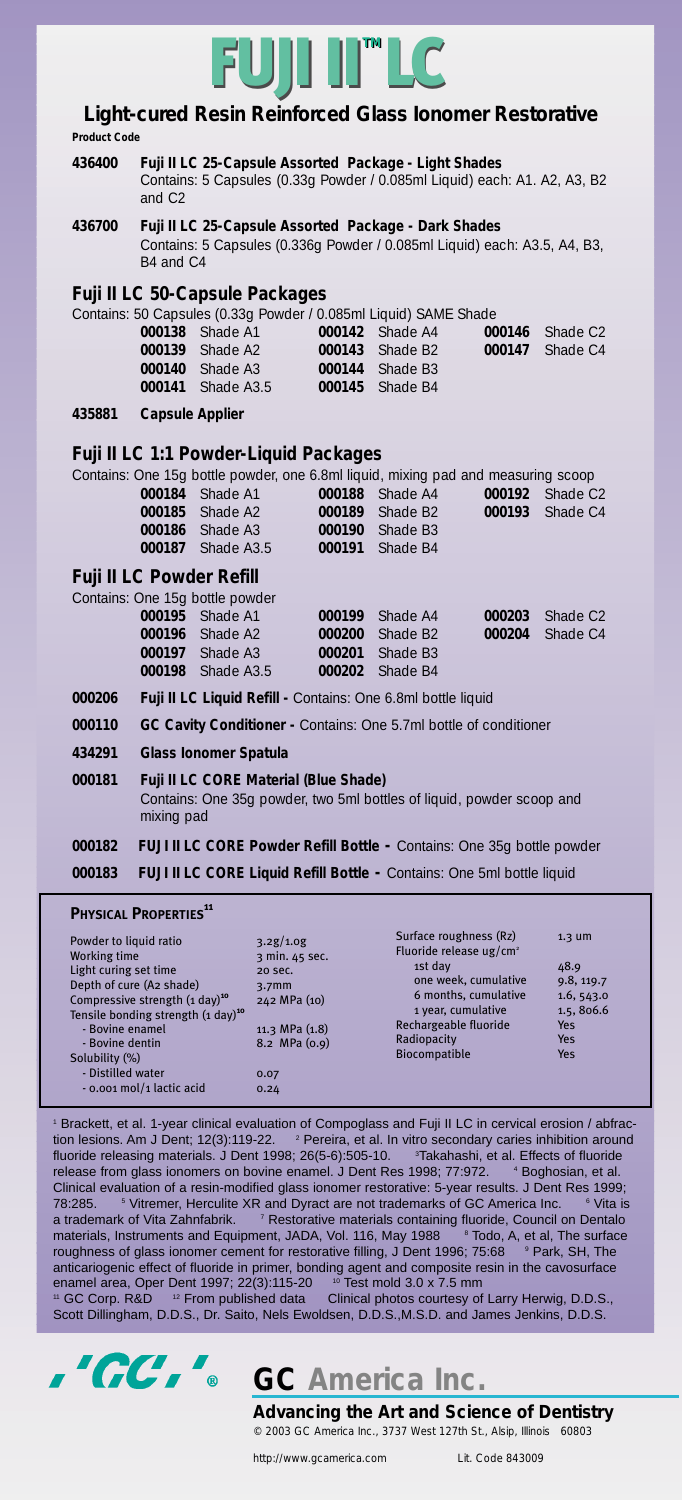# GC Fuji II™ LC J<sup>7</sup>GCJ <sup>7</sup>®

**Light-cured Resin Reinforced Glass Ionomer Restorative**

**Class III Class V Root Surface Caries Cervical Erosion Abfraction Lesions And Makes Any Restoration Last Longer when used as a Base or Liner!**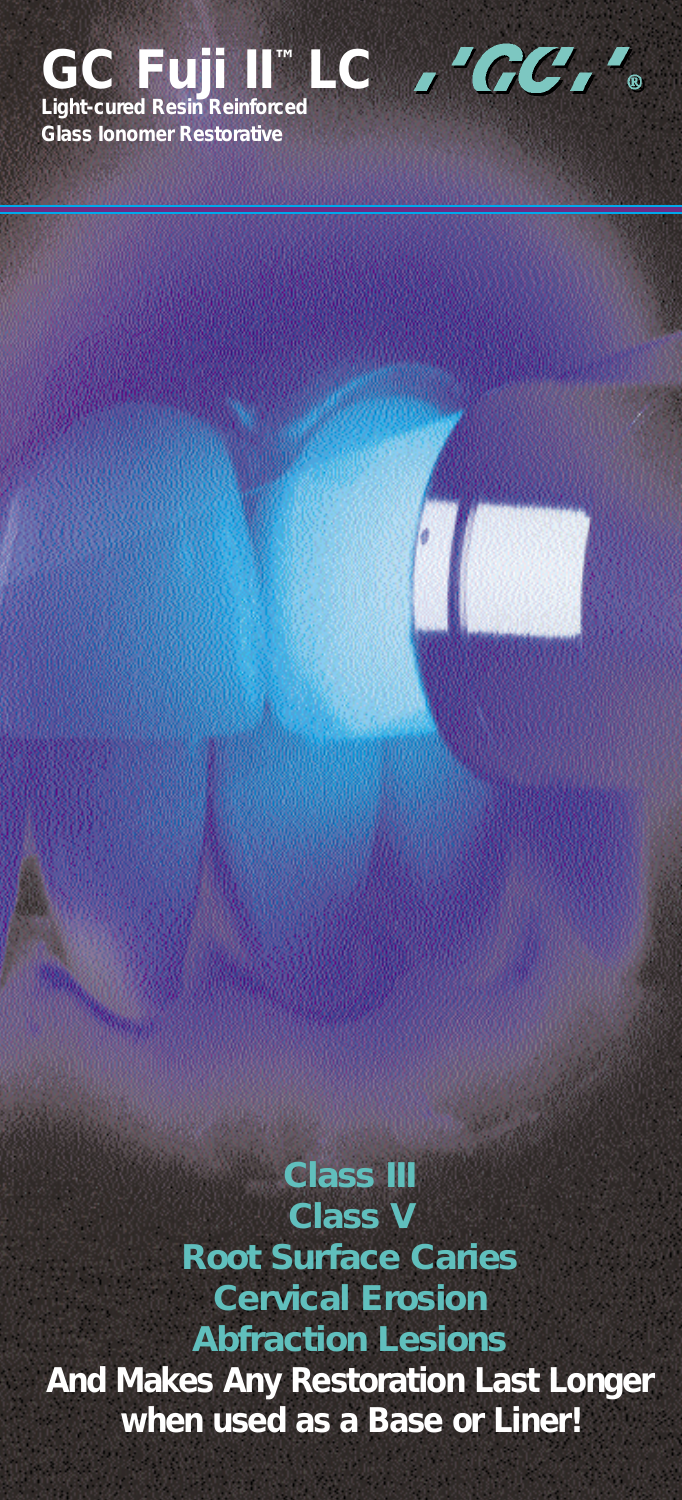# **Fuji II LC Light-Cured Resin Reinforced Glass Ionomer Restorative**

**Clinically proven Fuji II LC restorative brings you all the advantages of a traditional glass ionomer along with important advances like triple curing, immediate finishing, outstanding esthetics, as**

**well as a simple technique and time savings.**



**Fuji II LC is perfect for Class III & Class V restorations, particularly cervical**  erosion / abfractions and root surface restorations<sup>1</sup>, but the number one usage **of Fuji II LC is as a base or liner in a sandwich technique.**

### **Fuji II LC Makes Any Restoration Last Longer**

by preventing marginal leakage, providing superior fluoride release and eliminating sensitivity.

## **Prevents Margin Leakage**

Fuji II LC is a perfect sealant. It clinically bonds extremely well to dentin and enamel, has a tooth-like coefficient of thermal expansion and is clinically insoluble. Fuji II LC minimizes the likelihood of microleakage and washouts so that the margins stay intact, maintaining the bond and sealing the restoration.**<sup>4</sup>**

## **Provides Superior Fluoride Protection<sup>28</sup>**



Unlike products with fluoride additives, Fuji II LC offers clinically significant fluoride protection. Its rechargeable<sup>3</sup> fluoride release and excellent marginal seal help provide remineralization. Research has shown that high fluoride release into the tooth helps prevent recurrent decay.<sup>7</sup> For these reasons Fuji II LC has long been

used for pediatric and geriatric restorations and help protect patients with rampant caries and multi-level treatment needs.

> *10 times more sustained fluoride release*  than Dyract.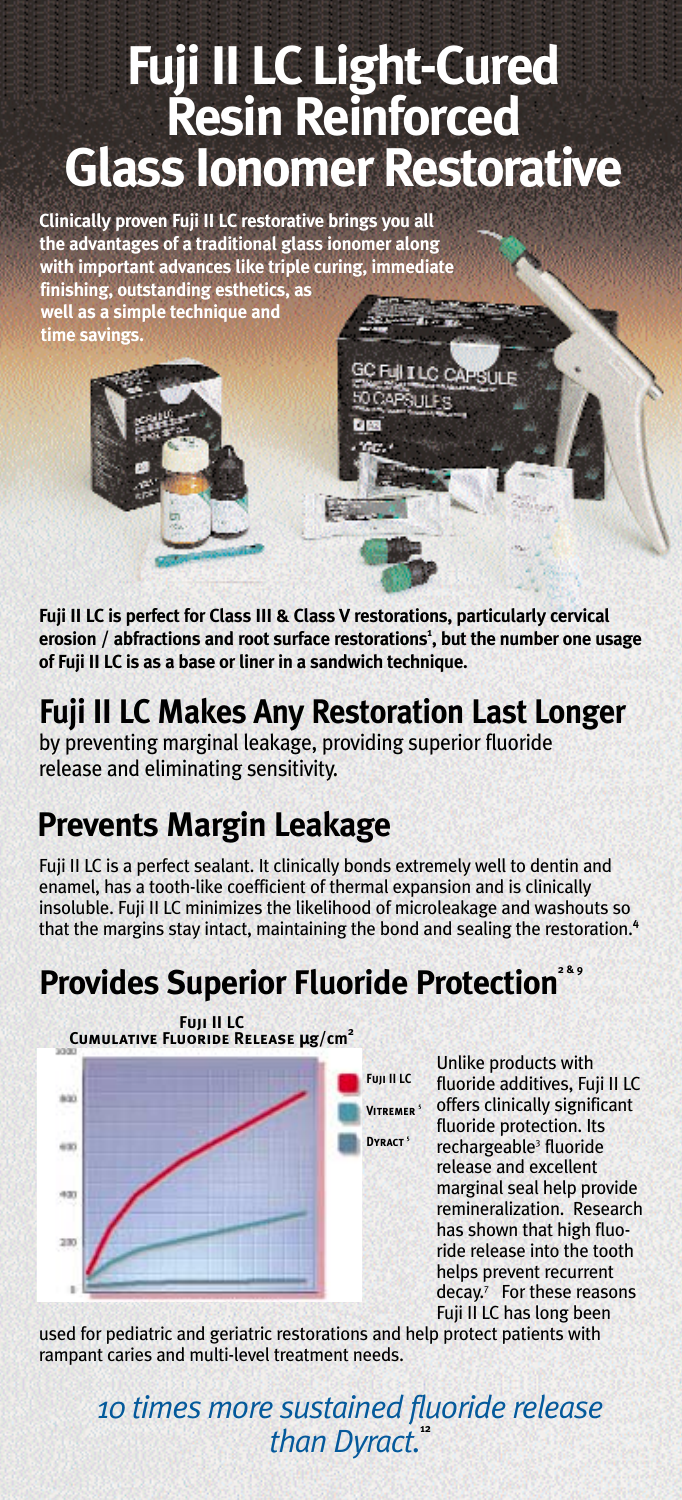

### **Ultra Convenient and Economical**









Choose Fuji II LC Capsules for the ultimate in convenience and precise delivery. They're easy to use with no hand mixing and never any mess. Just triturate 10 seconds for the ideal viscosity, place into the capsule applier and dispense the material.

Fuji II LC is also available in a powder-liquid form which represents an outstanding value.

Either way, you get the same great restorative material that light cures on command. Finishing and polishing can be completed immediately after light curing.